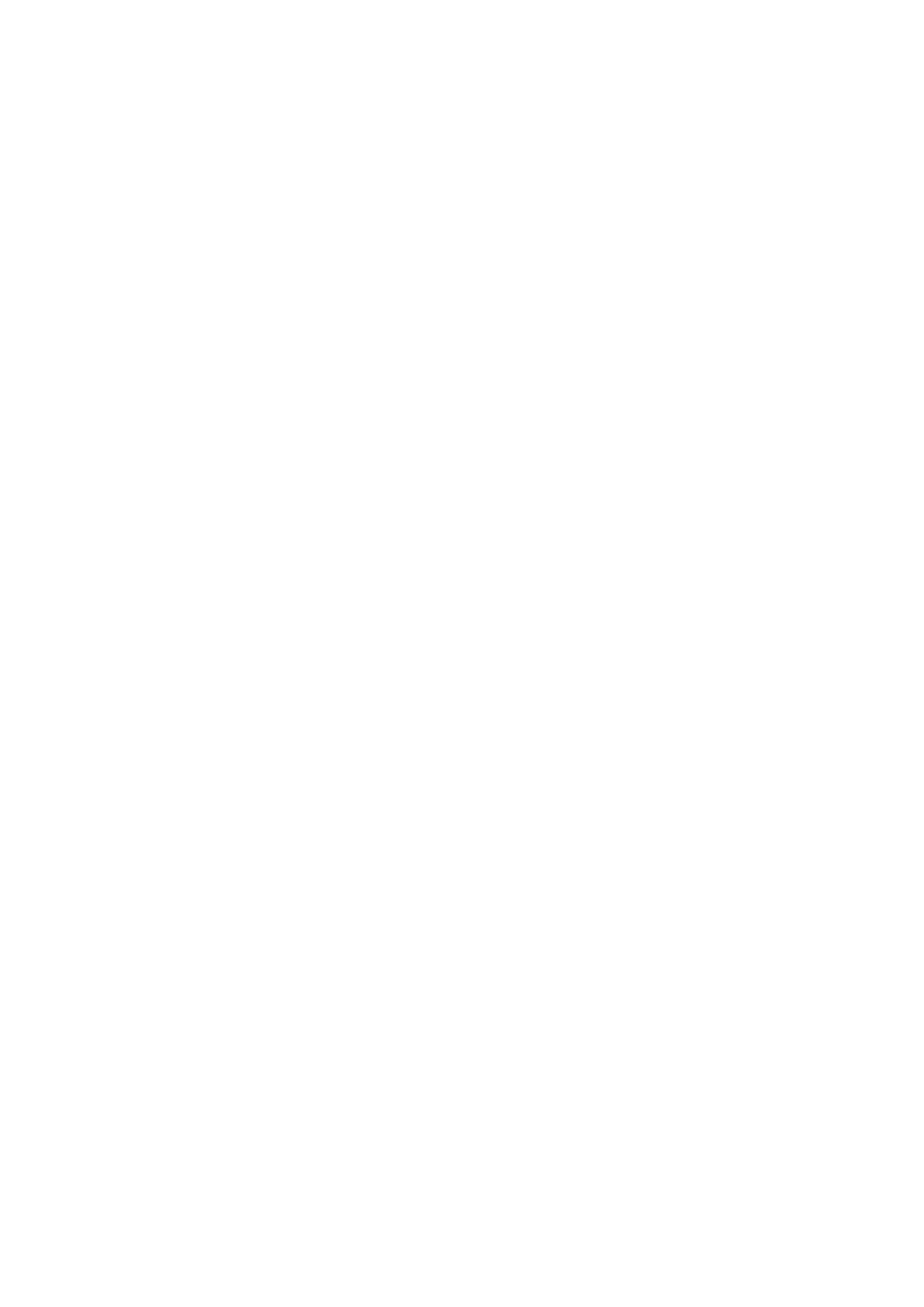

## **POLICY AND STRATEGY**

## <span id="page-2-0"></span> **Tax policy report: Decrease in FBT prescribed rate of interest**

| 'Date:                 | 7 May 2020    | <b>Priority:</b>                  | Medium |
|------------------------|---------------|-----------------------------------|--------|
| <b>Security level:</b> | In Confidence | $ $ Report number: $ $ IR2020/225 |        |

#### **Action sought**

|                     | <b>Action sought</b>            | <b>Deadline</b> |  |
|---------------------|---------------------------------|-----------------|--|
| Minister of Revenue | <b>Agree</b> to recommendations | 11 June 2020    |  |

#### **Contact for telephone discussion (if required)**

| <b>Name</b> | <b>Position</b>          | <b>Telephone</b> |
|-------------|--------------------------|------------------|
| Paul Fulton | Principal Policy Advisor | s $9(2)(a)$      |
| s $9(2)(a)$ | Policy Advisor           |                  |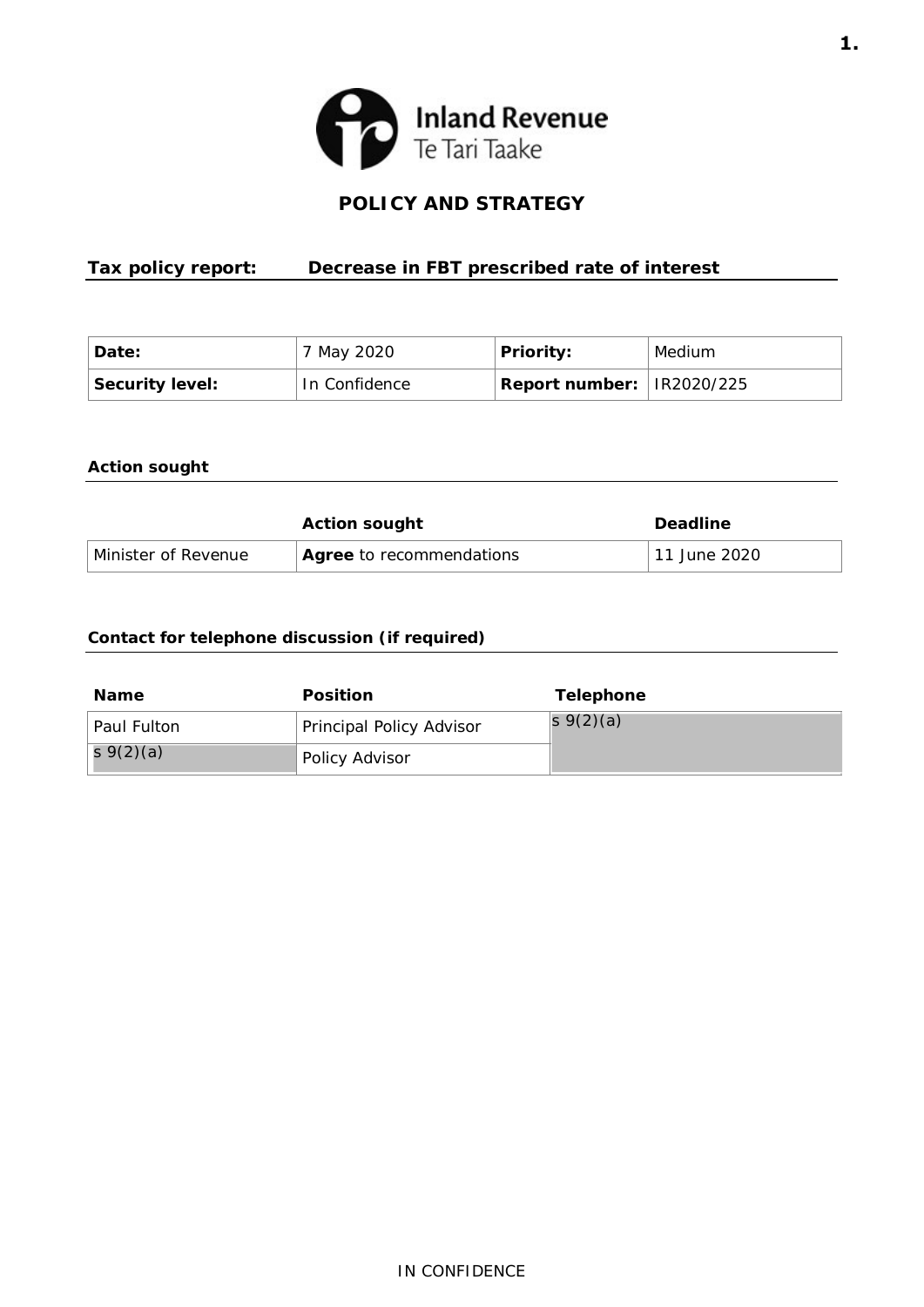Minister of Revenue

#### **Decrease in FBT prescribed rate of interest**

#### **Purpose**

- 1. This report seeks your agreement to lower the prescribed interest rate used to employees from 5.26% to 4.50%. This change is required to align the rate with current market interest rates. The new rate should apply from the beginning of the next quarter – 1 July 2020. calculate fringe benefit tax (FBT) on low-interest loans provided by employers to
- 2. An Order in Council is required to make this change. Therefore, this report also seeks your approval for the Parliamentary Counsel Office (PCO) to draft an Order in Council to lower the rate. As changes to the FBT prescribed interest rate have become a routine matter, we consider that your approval is sufficient for PCO to draft the Order. PCO can provide the Order in Council directly to Cabinet Office.

#### **Background**

- 3. The FBT rules tax non-cash benefits provided to employees. Included in the definition of 'fringe benefit' is any employment-related loan on which the employer is charging a rate of interest that is below the market rate. The interest differential is taxable. A prescribed rate set by regulations is used as a proxy for the market rate of interest, to save employers the compliance costs associated with determining the market rate relevant to loans that they have provided to their employees.
- 4. The Income Tax Act 2007 permits the making of regulations by Order in Council to set a prescribed rate of interest for the purpose of calculating FBT on low-interest loans. Once a rate is set, it remains the prescribed rate until changed by a subsequent Order in Council.
- 5. The prescribed interest rate was last changed from 5.77% to 5.26%, effective from the quarter beginning 1 October 2019.

#### **Determination of appropriate prescribed rate**

- 6. The Reserve Bank conducts a survey of first mortgage housing interest rates on the last day of each month, producing a 'floating first mortgage new customer housing rate'. The rate is calculated as the weighted average interest rate for the surveyed institutions, the weightings being based on each institution's share of total lending market interest rates, and is therefore used as the benchmark for setting the FBT prescribed rate. for housing purposes. This Reserve Bank series is a suitable indication of general
- 7. The floating first mortgage new customer housing rate of 4.50% for March 2020 indicates that the current FBT prescribed rate of 5.26% is higher than the prevailing market rate. 4.50% could still be perceived as a high borrowing rate in the context of the current low-interest environment, but this figure is consistent with floating rates offered by major banks.
- 8. Longstanding administrative policy has been to adjust the FBT prescribed interest rate when there has been a change in the floating first mortgage new customer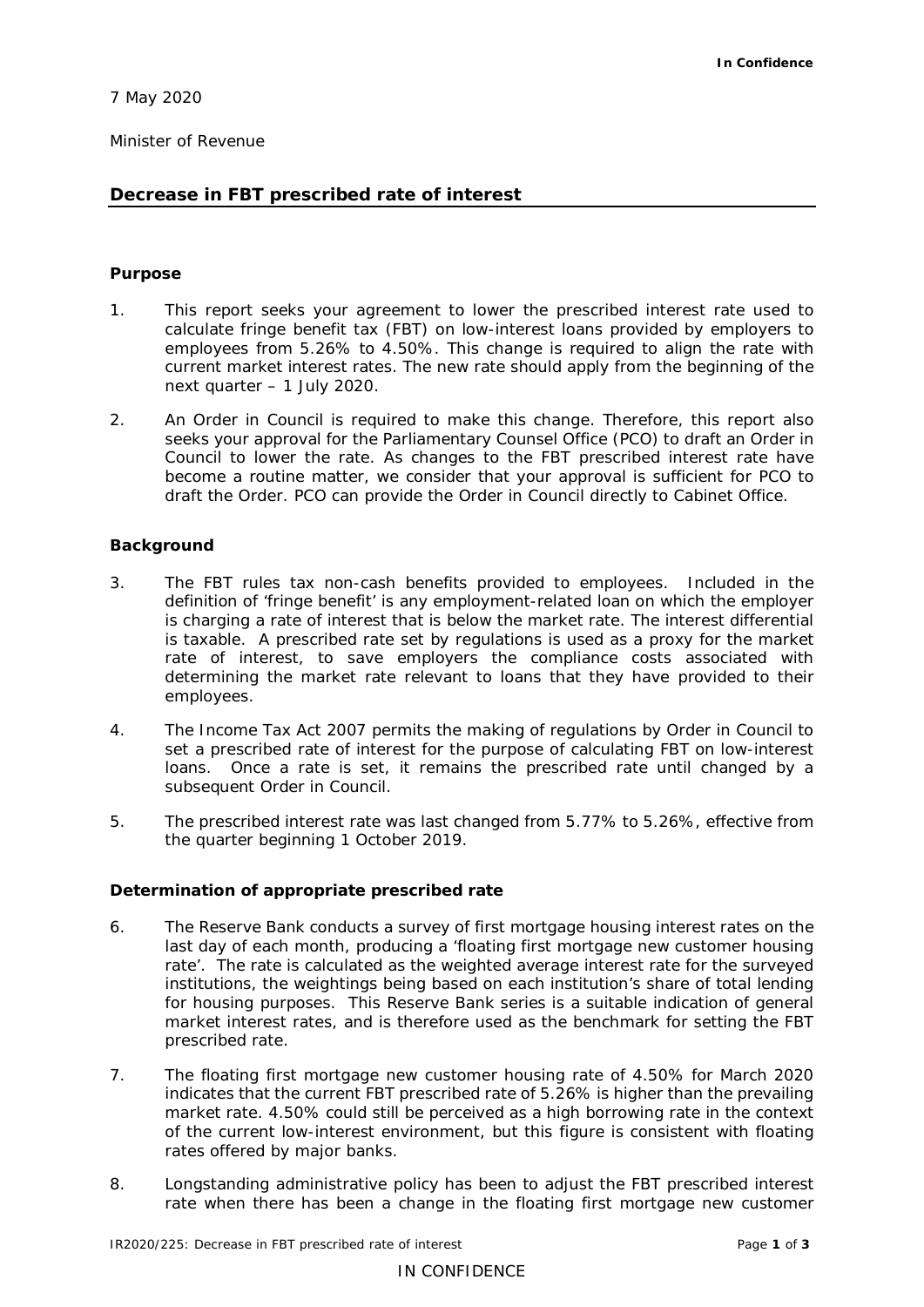housing rate of 20 basis points or more. We recommend that the rate be adjusted to ensure that there is no long-term misalignment.

#### **Process issues**

- 9. When regulations are made declaring the rate of interest applying to employment- related loans, they apply to quarters starting from a date at least 1 month following the date the regulations were made. Regulations that reduce the prescribed rate may apply to a quarter if made at least 1 month before the end of that quarter, however there is not sufficient time for that to be possible for this rate change. Therefore, the reduced rate of 4.50% should apply from the start of the next quarter – 1 July 2020.
- that it can be considered by the Cabinet Legislation Committee on 16 June 2020. PCO has arranged for the Order in Council to be provided directly to the Cabinet 10. The Order in Council should be referred to the Cabinet Office by 11 June 2020, so Office.
- 11. A Cabinet paper recommending that Cabinet approve the Order in Council and you lodge the Cabinet paper with the Cabinet Office by 10am on Thursday 11 June authorise its submission to the Executive Council is attached. We recommend that 2020.

#### **Revenue implications**

- 12. Lowering the FBT prescribed interest rate to 4.50% will decrease the amount of FBT that will be collected by approximately \$0.4 million per quarter. This amounts to \$6.4 million over the current forecast period (2020-21 to 2023-24).
- 13. A forecasting adjustment will be necessary, to account for the decrease in expected FBT revenue. It will not affect the balance of the tax policy work programme scorecard.

#### **Consultation**

 14. The Treasury has been consulted in the preparation of this report and the attached Cabinet paper.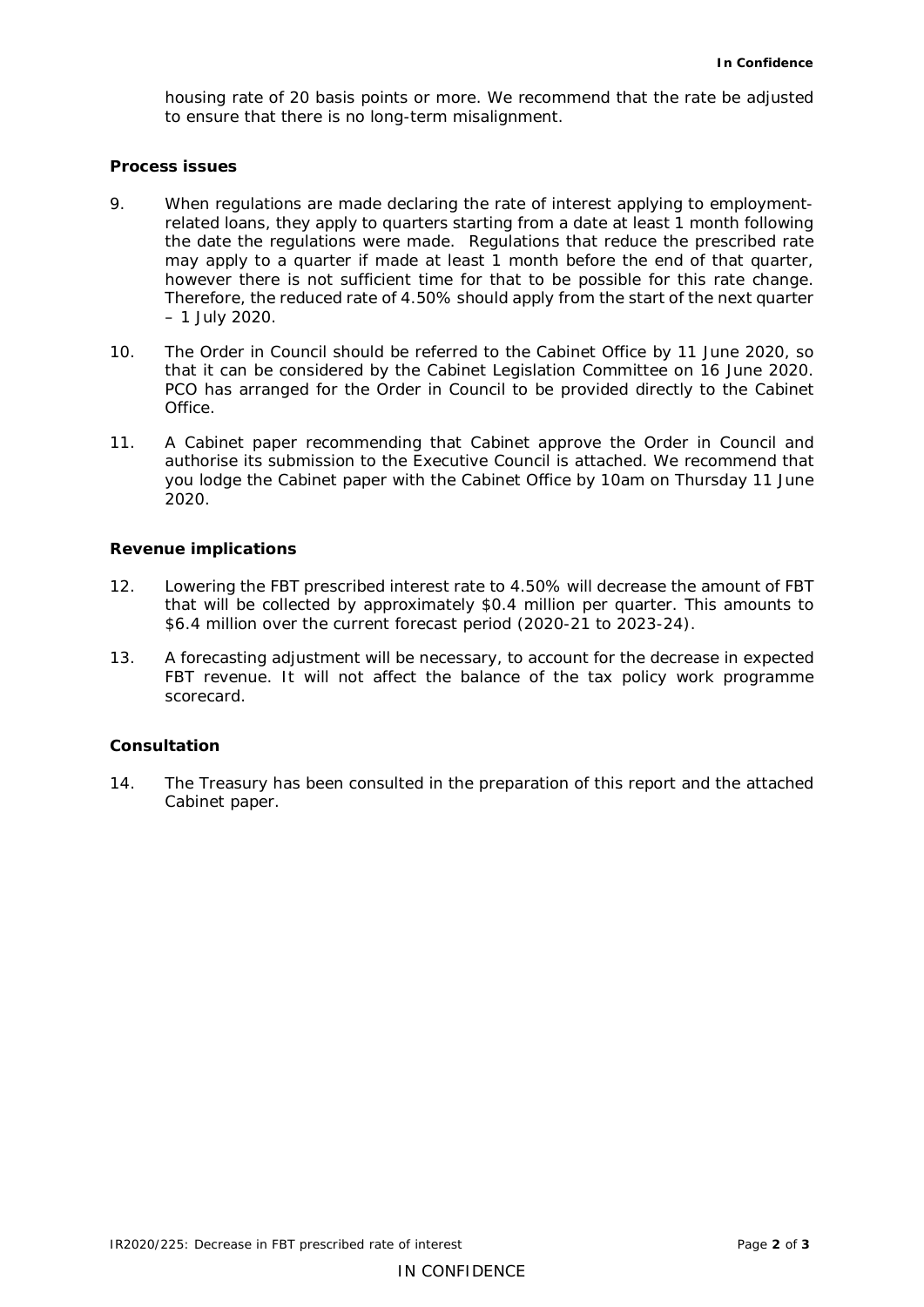#### **Recommended action**

We recommend that you:

 15. **agree** that the FBT prescribed rate of interest for low-interest employment-related loans should be lowered to 4.50%, effective from 1 July 2020.

Agreed/Not agreed

 16. **note** that decreasing the prescribed rate to 4.50% will result in a decrease in revenue of approximately \$0.4 million per quarter (\$1.6 million per annum), which amounts to \$6.4 million over the current forecast period (2020-21 to 2023-24).

Noted

 17. **agree** that the Parliamentary Counsel Office should be instructed to draft an Order in Council to implement the proposed rate change.

Agreed/Not agreed

 Principal Policy Advisor Policy and Strategy **Paul Fulton** 

 **Hon Stuart Nash**  Minister of Revenue / /2020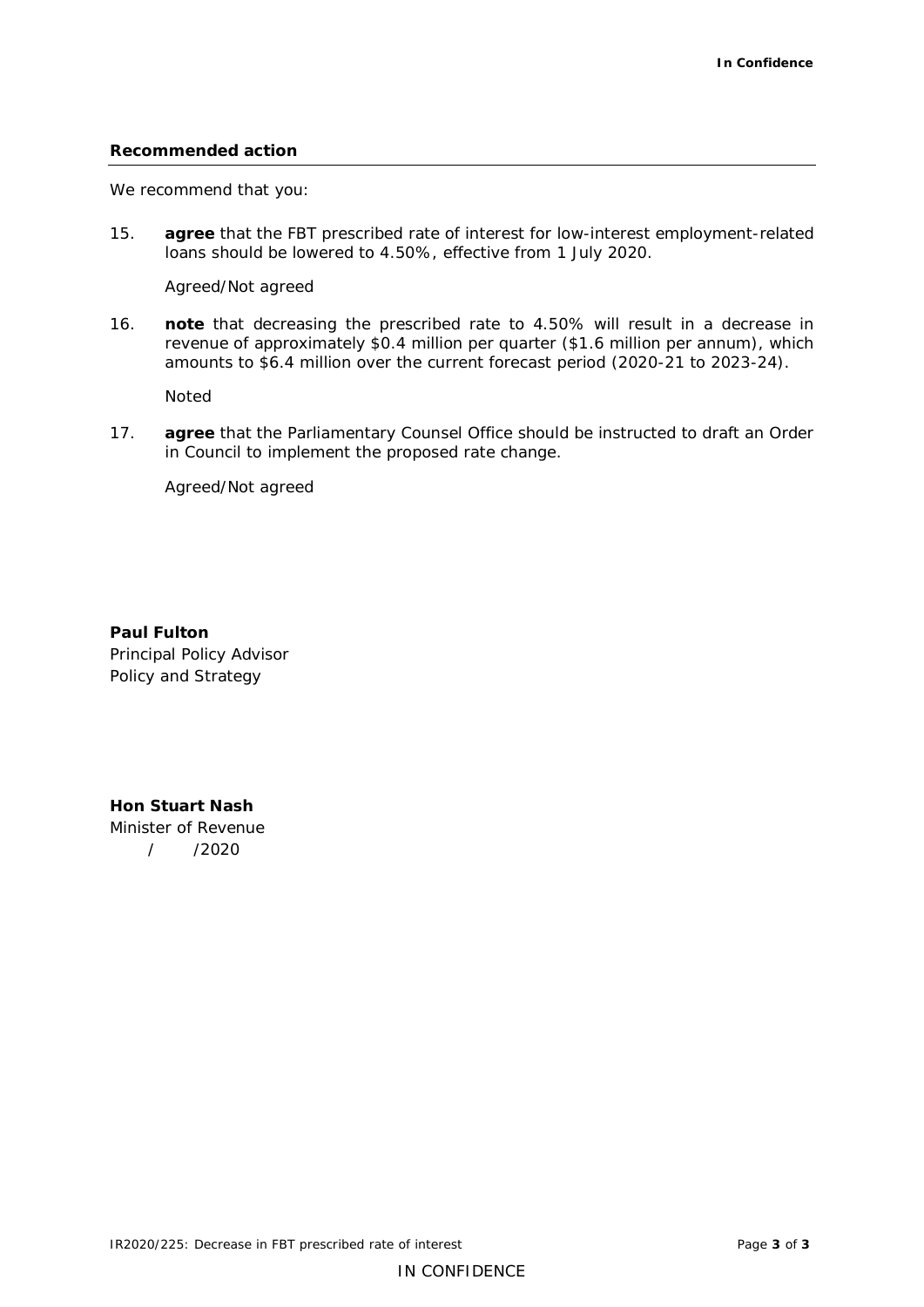<span id="page-6-0"></span>In Confidence

Office of the Minister of Revenue

Chair, Cabinet Legislation Committee

## **INCOME TAX (FRINGE BENEFIT TAX, INTEREST ON LOANS) AMENDMENT REGULATIONS 2020**

## **Proposal**

- 1. This paper seeks the Cabinet Legislation Committee's agreement to submit an Order in Council amending the Income Tax (Fringe Benefit Tax, Interest on Loans) Amendment Regulations 2019 to the Executive Council. The proposal is to lower the FBT prescribed interest rate for low-interest, employment-related loans from 5.26% to 4.50%, in line with a decrease in market interest rates.
- 2. Changes to the prescribed interest rate are a routine matter and do not involve a change of policy. The methodology used for setting the rate has been applied consistently since the early 1990s.

## **Policy**

- 3. The fringe benefit tax (FBT) rules tax non-cash benefits provided to employees. Included in the definition of 'fringe benefit' is any employment-related loan on which the employer is charging a rate of interest that is below the market rate. The interest differential is taxable. A prescribed rate set by regulations is used as a proxy for the market rate of interest to save employers the compliance costs associated with determining the market rate relevant to loans that they have provided to their employees.
- 4. The Income Tax Act 2007 ('the Act') allows regulations to be made to set the prescribed rate. Once a rate is set, it remains the prescribed rate of interest until changed by a subsequent Order in Council. The current FBT prescribed rate, which has applied since 1 October 2019, is 5.26%.
- 5. The prescribed rate of interest is based on a Reserve Bank survey of first mortgage housing interest rates on the last day of each month ('floating first mortgage new customer housing rate'). This is calculated as the weighted average interest rate for the surveyed institutions, the weightings being based on each institution's share of total lending for housing purposes. This Reserve Bank series is selected as the benchmark for setting the FBT prescribed rate because it is seen as a good indication of market interest rates.
- 6. The proposed new FBT rate of 4.50%, despite being 76 basis points lower than the current rate, might still be perceived as a high borrowing rate in the current low- interest environment. However, this figure is consistent with floating rates offered by major banks.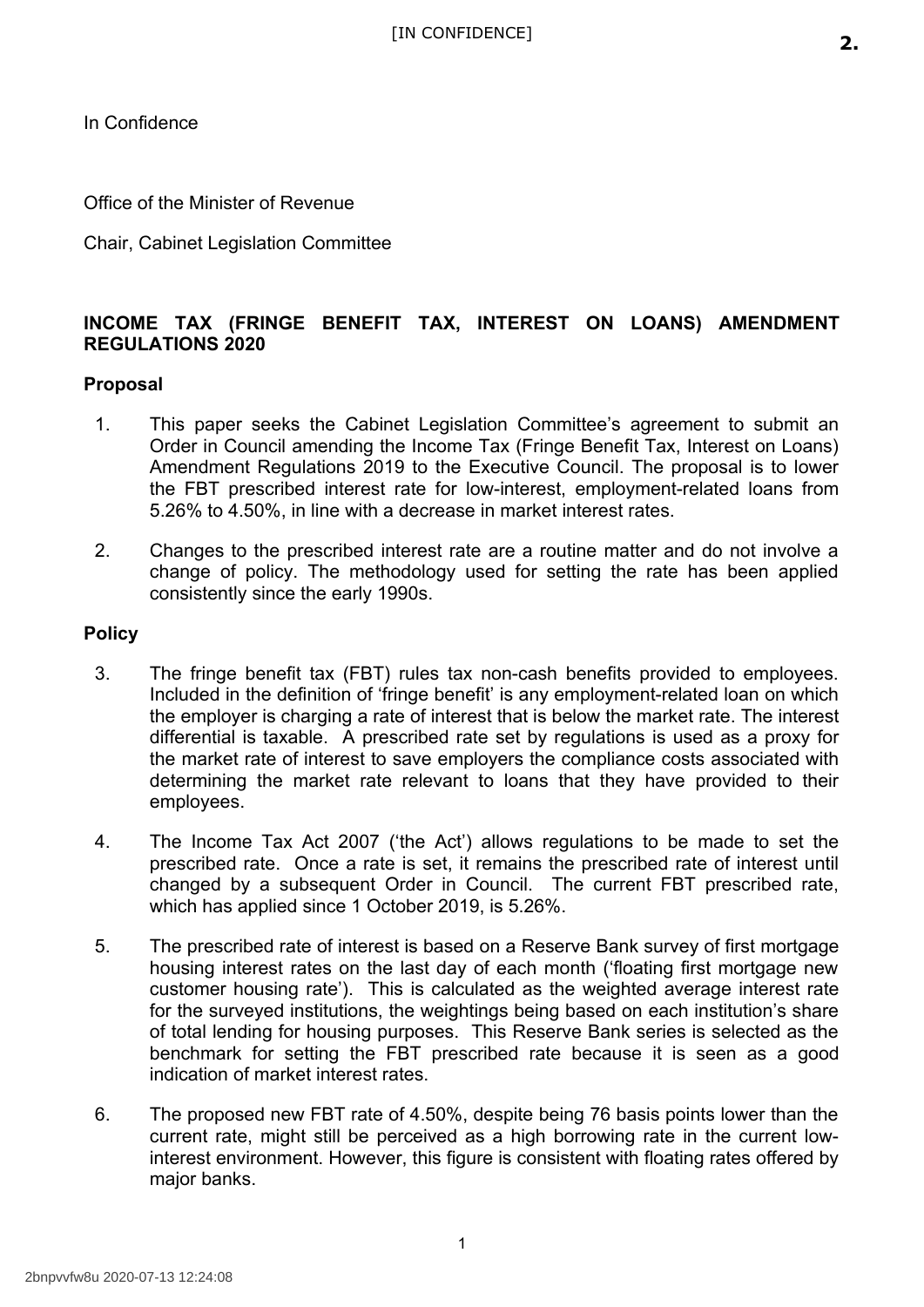## **Timing**

- 7. The Act provides that when regulations to change the prescribed rate of interest are made, they apply to quarters starting at least one month following the date the regulations were made by the Governor General by Order in Council. Regulations that reduce the rate may apply for the current quarter if made at least one month before the end of the quarter.
- 8. In accordance with the Act, I recommend that the regulations to lower the rate have effect from 1 July 2020 – the beginning of the next quarter. Because this is a reduction of the rate, the regulations could be made as late as 31 August 2020 and still have effect from 1 July 2020. Therefore, no waiver of the 28-day rule is required.

## **Compliance**

9. The regulations comply with each of the following, where applicable:

| 9.1 the principles of the Treaty of Waitangi                                                                             | Not applicable |
|--------------------------------------------------------------------------------------------------------------------------|----------------|
| 9.2 the New Zealand Bill of Rights Act 1990                                                                              | Not applicable |
| 9.3 the Human Rights Act 1993                                                                                            | Not applicable |
| 9.4 the principles and guidelines set out in the Privacy Act 1993                                                        | Not applicable |
| 9.5 relevant international standards and obligations                                                                     | Not applicable |
| 9.6 the Legislation Guidelines (2018 edition), which are maintained<br>by the Legislation Design and Advisory Committee. | Complies       |

## **Regulations Review Committee**

 10. Officials consider that there are no grounds for the Regulations Review Committee to draw the Order in Council to the attention of the House under Standing Order 319.

## **Certification by Parliamentary Counsel**

 11. The regulations have been certified by Parliamentary Counsel as being in order for submission to Cabinet.

## **Impact Analysis**

- 12. The proposal is of a minor and mechanical nature and does not substantially alter existing arrangements. Therefore, a regulatory impact assessment is not required.
- 13. The proposal will not increase compliance costs as it is simply a change in the prescribed interest rate.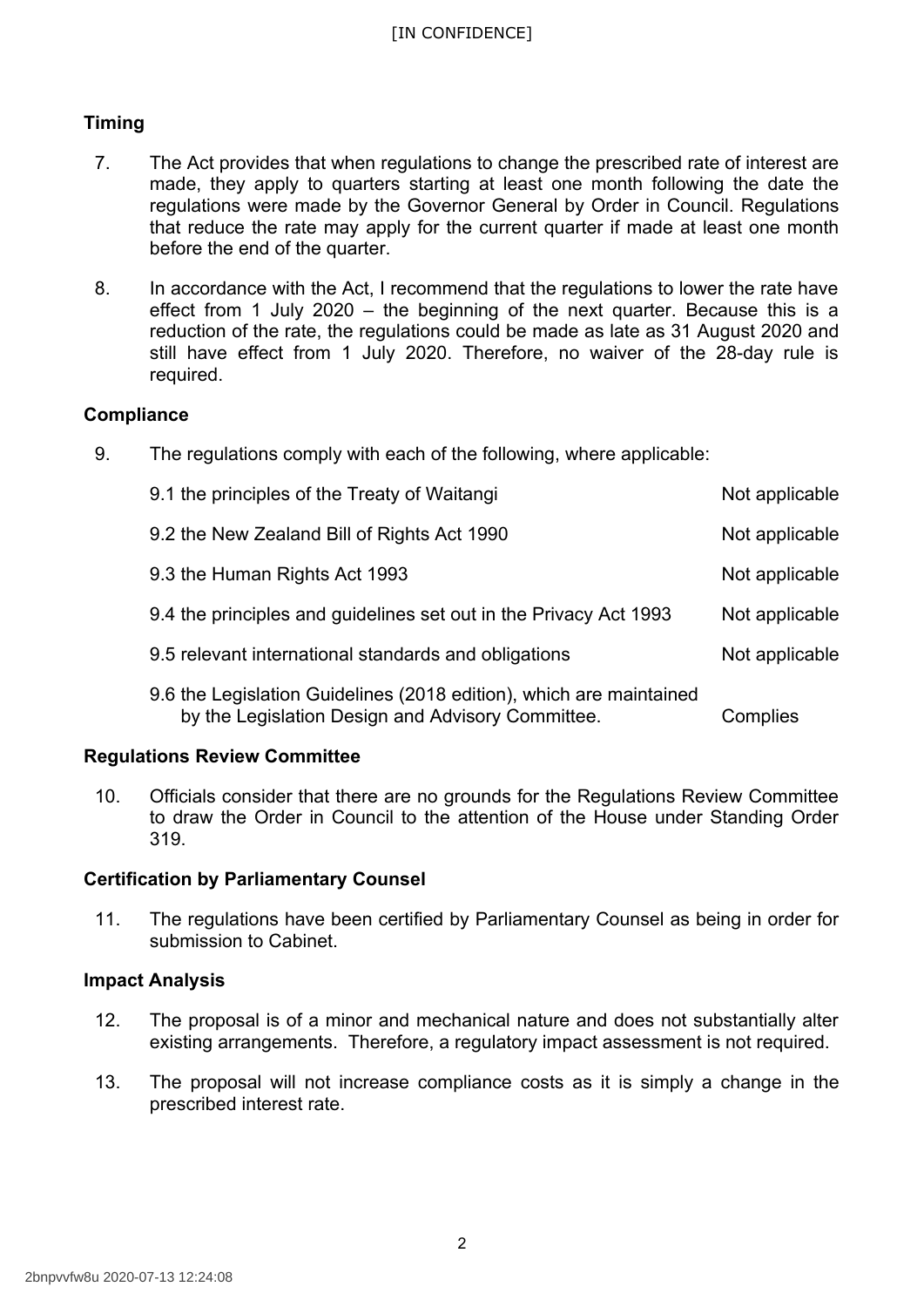## **Publicity**

 14. Inland Revenue will publish an article about these changes in its *Tax Information Bulletin*.

### **Proactive Release**

 15. I propose to proactively release this Cabinet paper, associated minutes, and key advice papers in whole within 30 working days of Cabinet making final decisions.

### **Consultation**

16. The Treasury has been consulted in the preparation of this paper.

#### **Revenue implications**

 17. Lowering the prescribed interest rate to 4.50% will decrease the amount of FBT that will be collected by approximately \$0.4 million per quarter. This amounts to \$6.4 million over the current forecast period (2020/21 to 2023/24).

#### **Recommendations**

- 18. I recommend that the Cabinet Legislation Committee:
	- 18.1 **note** that the regulations set the prescribed rate of interest for calculating the taxable benefit of low-interest, employment-related loans;
	- 18.2 **agree** that, consistent with the results of the Reserve Bank's survey for March 2020, the FBT prescribed rate of interest should be lowered from 5.26% to 4.50% from the quarter commencing on 1 July 2020**;**
	- 18.3 **note** the following changes as a result of the decision in recommendation 2, with a corresponding impact on the operating balance:

|                                                   | $$m$ – increase/(decrease) |         |         |         |                              |
|---------------------------------------------------|----------------------------|---------|---------|---------|------------------------------|
| <b>Vote Revenue</b><br><b>Minister of Revenue</b> | 2019/20                    | 2020/21 | 2021/22 | 2022/23 | 2023/24 &<br><b>Outyears</b> |
| Tax Revenue:<br>Fringe Benefit Tax<br>receipts:   | 0.000                      | (1.600) | (1.600) | (1.600) | (1.600)                      |
| <b>Total Operating</b>                            | 0.000                      | 1.600   | 1.600   | 1.600   | 1.600                        |

- 18.4 **note** that the changes are forecast changes and do not have appropriation implications;
- 18.5 **authorise** the submission to the Executive Council of the Income Tax (Fringe Benefit Tax, Interest on Loans) Amendment Regulations 2020.

Authorised for lodgement

 Hon Stuart Nash Minister of Revenue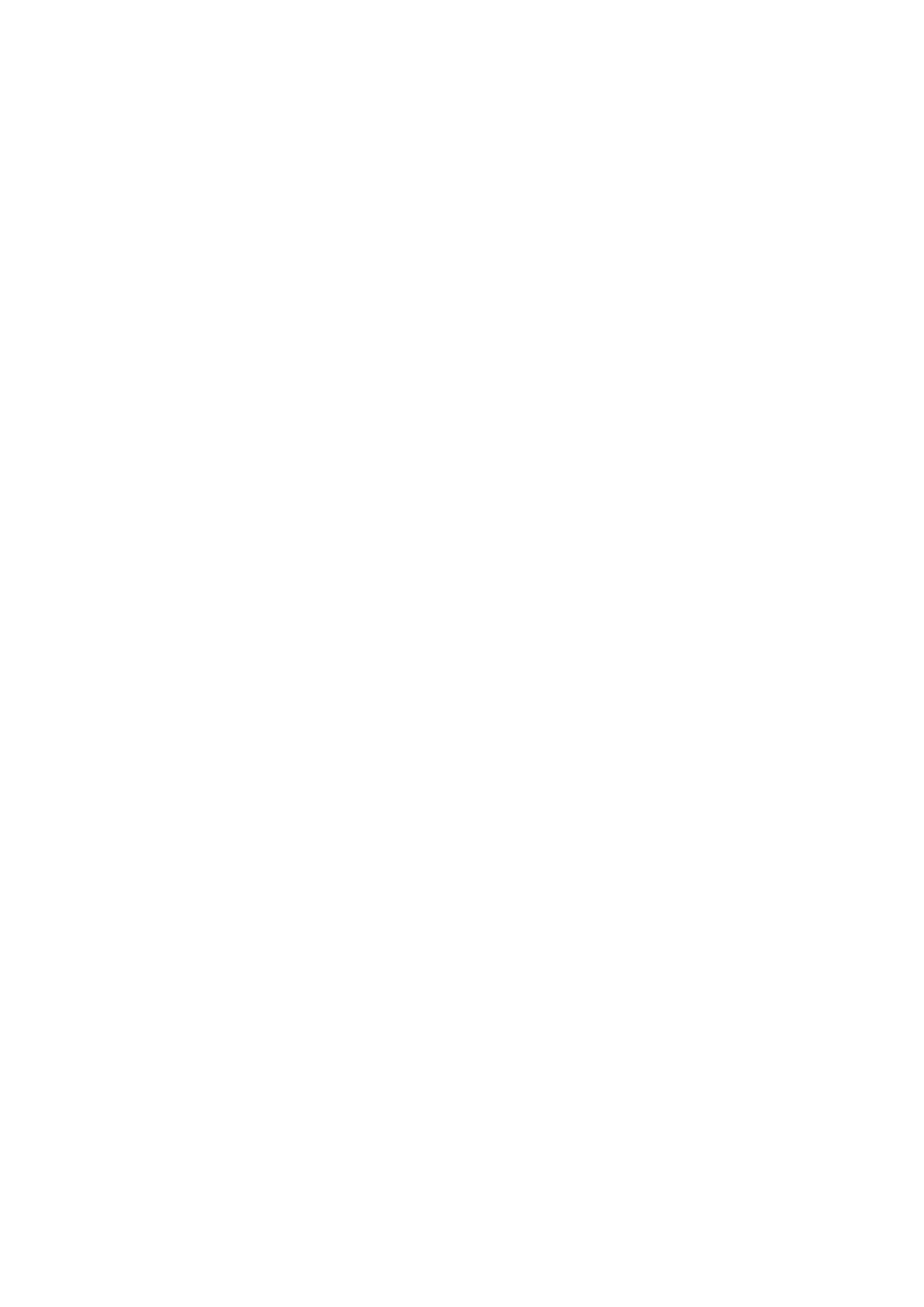<span id="page-10-0"></span>

# **Cabinet Legislation Committee**

## **Minute of Decision**

 *This document contains information for the New Zealand Cabinet. It must be treated in confidence and handled in accordance with any security classification, or other endorsement. The information can only be released, including under the Official Information Act 1982, by persons with the appropriate authority.* 

## **Income Tax (Fringe Benefit Tax, Interest on Loans) Amendment Regulations 2020**

**Portfolio Revenue** 

On 16 June 2020, the Cabinet Legislation Committee:

- 1 **noted** that the Income Tax (Fringe Benefit Tax, Interest on Loans) Amendment Regulations 2020 set the prescribed rate of interest for calculating the taxable benefit of low-interest, employment-related loans;
- 2 **noted** that, consistent with the results of the Reserve Bank's survey for March 2020, the Fringe Benefit Tax (FBT) prescribed rate of interest should be lowered from 5.26 per cent to 4.50 per cent from the quarter commencing on 1 July 2020;
- 3 **noted** the following changes as a result of the decision in paragraph 2, with a corresponding impact on the operating balance:

|                                                   | \$m - increase/(decrease) |         |         |         |                              |
|---------------------------------------------------|---------------------------|---------|---------|---------|------------------------------|
| <b>Vote Revenue</b><br><b>Minister of Revenue</b> | 2019/20                   | 2020/21 | 2021/22 | 2022/23 | 2023/24 &<br><b>Outyears</b> |
| Tax Revenue:<br>Fringe Benefit Tax<br>receipts:   | 0.000                     | (1.600) | (1.600) | (1.600) | (1.600)                      |
| <b>Total Operating</b>                            | 0.000                     | 1.600   | 1.600   | 1.600   | 1.600                        |

- 4 **noted** that the changes are forecast changes and do not have appropriation implications;
- 5 **a thorised** the submission to the Executive Council of the Income Tax (Fringe Benefit Tax, Interest on Loans) Amendment Regulations 2020 [PCO 22941/3.0];
- 6 **noted** that the Amendment Regulations come into force on 23 July 2020.

Gerrard Carter Committee Secretary